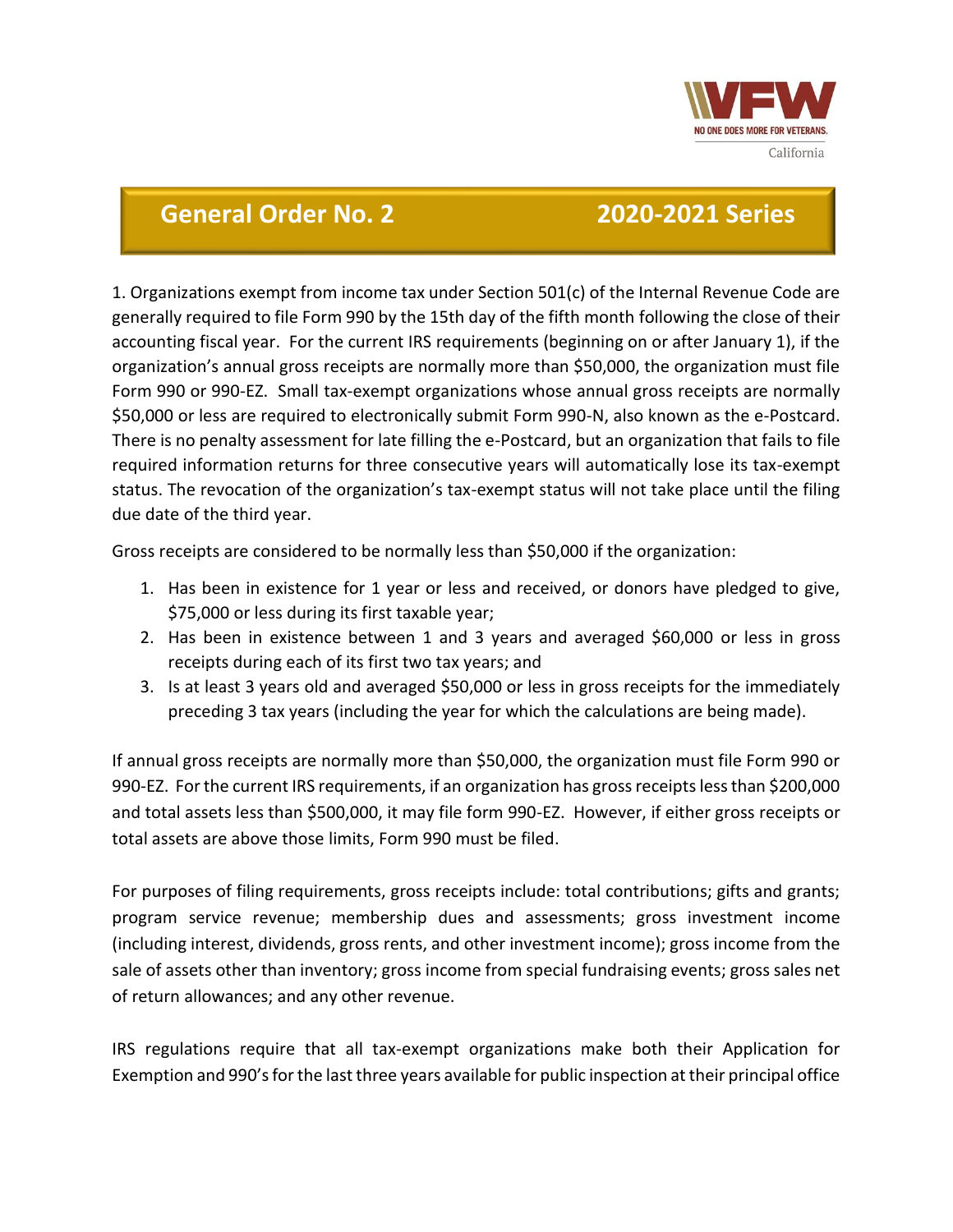and provide copies in response to written requests, subject to the payment of reasonable fees. There are substantial penalties for violation of these regulations.

2. The attention of Post Commanders, County Council and District Commanders and inspecting officers is directed to Section 703 of the National Bylaws - Bonds. Each accountable officer of this organization shall be bonded with an indemnity company as surety in a sum at least equal to the amount of the liquid assets for which they may be accountable. Liquid assets are defined as cash on hand or in the bank and other negotiable instruments readily convertible into cash.

3. The purpose of the Annual Registration Renewal Fee Report (Form RRF-1) is to assist the Attorney General's Office with early detection of charity fiscal mismanagement and unlawful diversion of charitable assets. Who must file a Form RRF-1? Every charitable nonprofit corporation, unincorporated association or trustee holding assets for charitable purposes that is required to register with the Attorney General's Office is also required to annually file Form RRF-1, even if the corporation does not file Form 990s annually or is on extended reporting with the Internal Revenue Service. Only those charitable entities and trustees required by law to register with the Attorney General are required to file Form RRF-1.

All registrants, regardless of the amount of total revenue, must file Form RRF-1 with the Attorney General's Registry of Charitable Trusts no later than four months and fifteen days after the organization's accounting period ends.

4. Every California nonprofit, credit union and general cooperative corporation must file a Statement of Information with the California Secretary of State, within 90 days of registering with the California Secretary of State, and every two years thereafter during a specific 6-month filing period based on the original registration date, as described in the chart below. Changes to information contained in a previously filed Statement of Information can be made by filing a new Form SI-100, completed in its entirety.

5. Post Commanders and District Commanders are directed to forward all resolutions or communications relative to federal legislation or to the policy or procedure of the Department of Veterans Affairs, or any other governmental agency, to their respective Depa1tment Headquarters for consideration and referral to the Adjutant General. Department Commanders will not take direct action on any such resolutions or communications without first obtaining full knowledge of existing National Headquarters policies governing such legislation or agencies. Posts, County Councils, Districts and officers and members thereof shall not publicly communicate or promulgate any such resolutions until reviewed by the Commander-in-Chief.